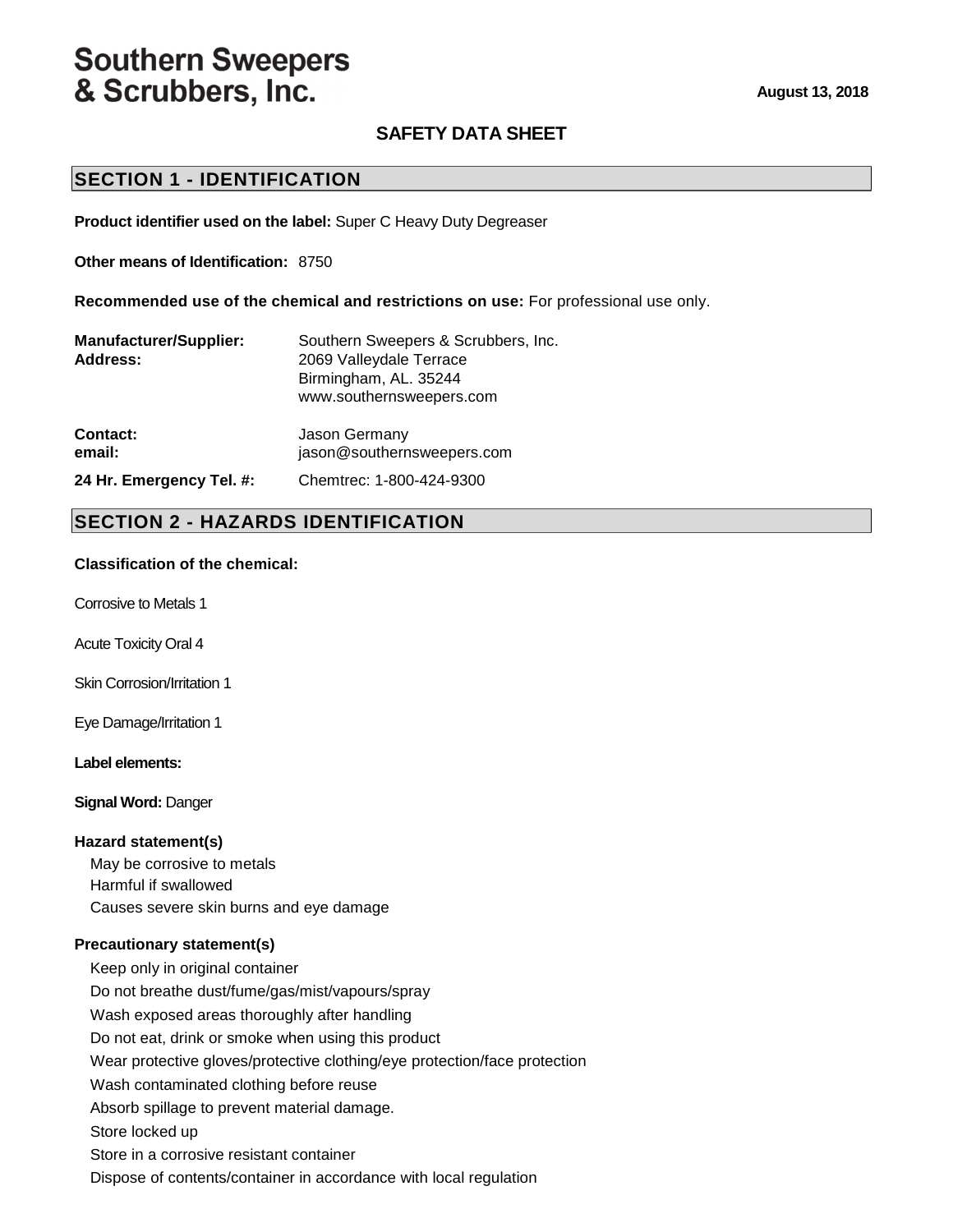**If swallowed:** Rinse mouth. Do NOT induce vomiting. Immediately call a poison center or doctor/physician.

**If on skin (or hair):** Take off immediately all contaminated clothing. Rinse skin with water/shower. If skin irritation occurs get medical advice/attention. Wash contaminated clothing before reuse.

**If inhaled:** Remove person to fresh air and keep comfortable for breathing. Immediately call a poison center or doctor/physician.

**If in eyes:** Rinse cautiously with water for several minutes. Remove contact lenses, if present and easy to do. Continue rinsing. Immediately call a doctor/physician.

#### **Hazard pictogram(s)**



**Other hazards not otherwise classified:** None Known

**Unknown Acute Toxicity:** 0 %

### **SECTION 3 - COMPOSITION/INFORMATION ON INGREDIENTS**

| <b>Chemical Name, Common Name &amp; Synonyms:</b>                           | CAS#                                     | <b>Concentration</b><br>% |
|-----------------------------------------------------------------------------|------------------------------------------|---------------------------|
| <b>EDTA</b>                                                                 | 64-02-8                                  | $5 - 10$                  |
| Sodium Hydroxide                                                            | 1310-73-2                                | $10 - 30$                 |
| 2-Aminoethanol                                                              | 141-43-5                                 | 1-5                       |
| Sodium Xylene Sulfonate                                                     | 1300-72-7                                | 10-30                     |
| Water (70.9%) / Silicic acid, potassium salt; Potassium<br>silicate (29.1%) | 7732-18-5 (70.9%) / 1312-76-1<br>(29.1%) |                           |
|                                                                             |                                          | $5 - 10$                  |
| Potassium Carbonate                                                         | 584-08-7                                 | 1-5                       |
| Alkyl Phenol Ethoxylate                                                     | Proprietary                              | $5 - 10$                  |

**\*\* If the chemical name/CAS # is "proprietary" and/or the weight % is shown as a range, this information had been withheld as a trade secret.** 

### **SECTION 4 - FIRST-AID MEASURES**

#### **Description of first aid measures:**

**If swallowed:** Rinse mouth. Do NOT induce vomiting. Immediately call a poison center or doctor/physician.

**If on skin (or hair):** Take off immediately all contaminated clothing. Rinse skin with water/shower. If skin irritation occurs get medical advice/attention. Wash contaminated clothing before reuse.

**If inhaled:** Remove person to fresh air and keep comfortable for breathing. Immediately call a poison center or doctor/physician.

**If in eyes:** Rinse cautiously with water for several minutes. Remove contact lenses, if present and easy to do. Continue rinsing. Immediately call a doctor/physician.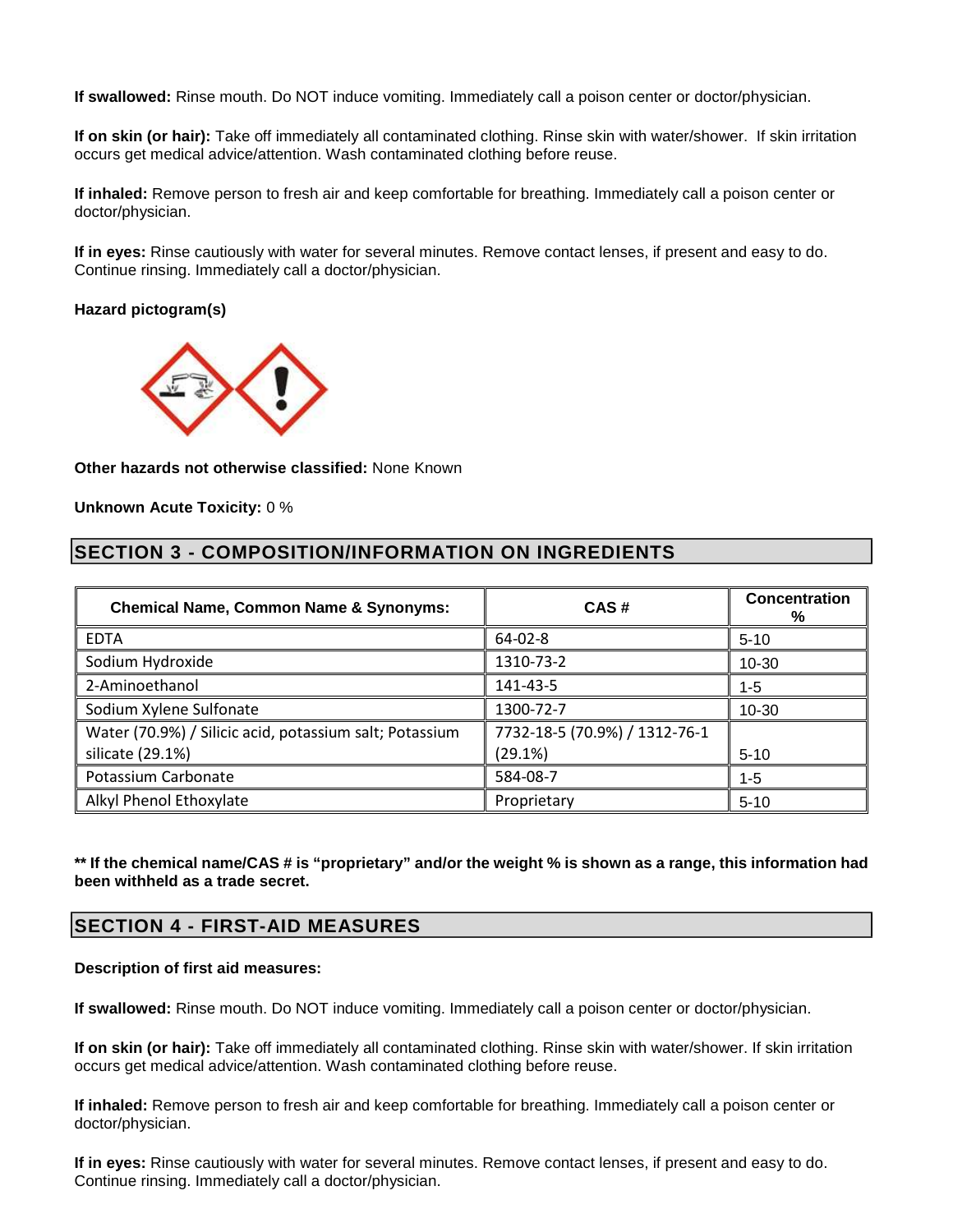**Most Important symptoms and effects, both acute and delayed:** Causes severe skin burns and serious eye damage. Harmful if swallowed.

**Indication of any immediate medical attention and special treatment needed:** Treat symptomatically

### **SECTION 5 - FIRE-FIGHTING MEASURES**

**Extinguishing media:** 

**Suitable extinguishing media:** Use extinguishing measures that are appropriate to local circumstances and the surrounding environment.

**Unsuitable extinguishing media:** Not determined

**Special hazards arising from the substance or mixture:** None known

**Flammability classification:** Not flammable

**Hazardous combustion products:** Carbon oxides, oxides of phosphorus other unidentified organic compounds.

**Special protective equipment and precautions for firefighters:** 

**Protective equipment for fire-fighters:** Firelighters should wear proper protective equipment and selfcontained breathing apparatus with full face piece operated in positive pressure mode.

**Special fire-fighting procedures:** Move containers from fire area if safe to do so. Cool closed containers exposed to fire with water spray. Do not allow run-off from firefighting to enter drains or water courses. Dike for water control.

### **SECTION 6 - ACCIDENTAL RELEASE MEASURES**

**Personal precautions, protective equipment and emergency procedures:** All persons dealing with the clean-up should wear the appropriate chemically protective equipment. Keep people away from and upwind of spilt/leak. Restrict access to area until completion of clean-up. Refer to protective measures listed in sections 7 and 8.

**Methods and material for containment and cleaning up:** Do not allow material to contaminate ground water system. If necessary, dike well ahead of the spill to prevent runoff into drains, sewers, or any natural waterway or drinking supply. Ventilate the area. Prevent further leakage or spillage if safe to do so. Soak up with inert absorbent material. Do not use combustible absorbents, such as sawdust. Pick up and transfer to properly labeled containers. Contaminated absorbent material may pose the same hazards as the spilled product. Contact the proper local authorities.

**Special spill response procedures:** In case of a transportation accident, contact Infotrac 1-800-535-5053 (North America), 011-1-352-323-3500 (International). If a spill/release in the US in excess of the EPA reportable quantity is made into the environment, immediately notify the national response center in the United States (phone: 1-800-424- 8802).

# **SECTION 7 - HANDLING AND STORAGE**

**Precautions for safe handling:** Handle in accordance with good industrial hygiene and safety practice. Use protective equipment recommended in section 8. Avoid contact with skin, eyes or clothing. Do not breathe dust/fume/gas/mist/vapors/spray. Wash face, hands, and any exposed skin thoroughly after handling.

**Conditions for safe storage:** Keep container tightly closed and store in a cool, dry and well-ventilated place. Store locked up. Keep out of reach of children.

**Incompatible materials:** Oxidizing agents. Do not mix with other chemicals or cleaners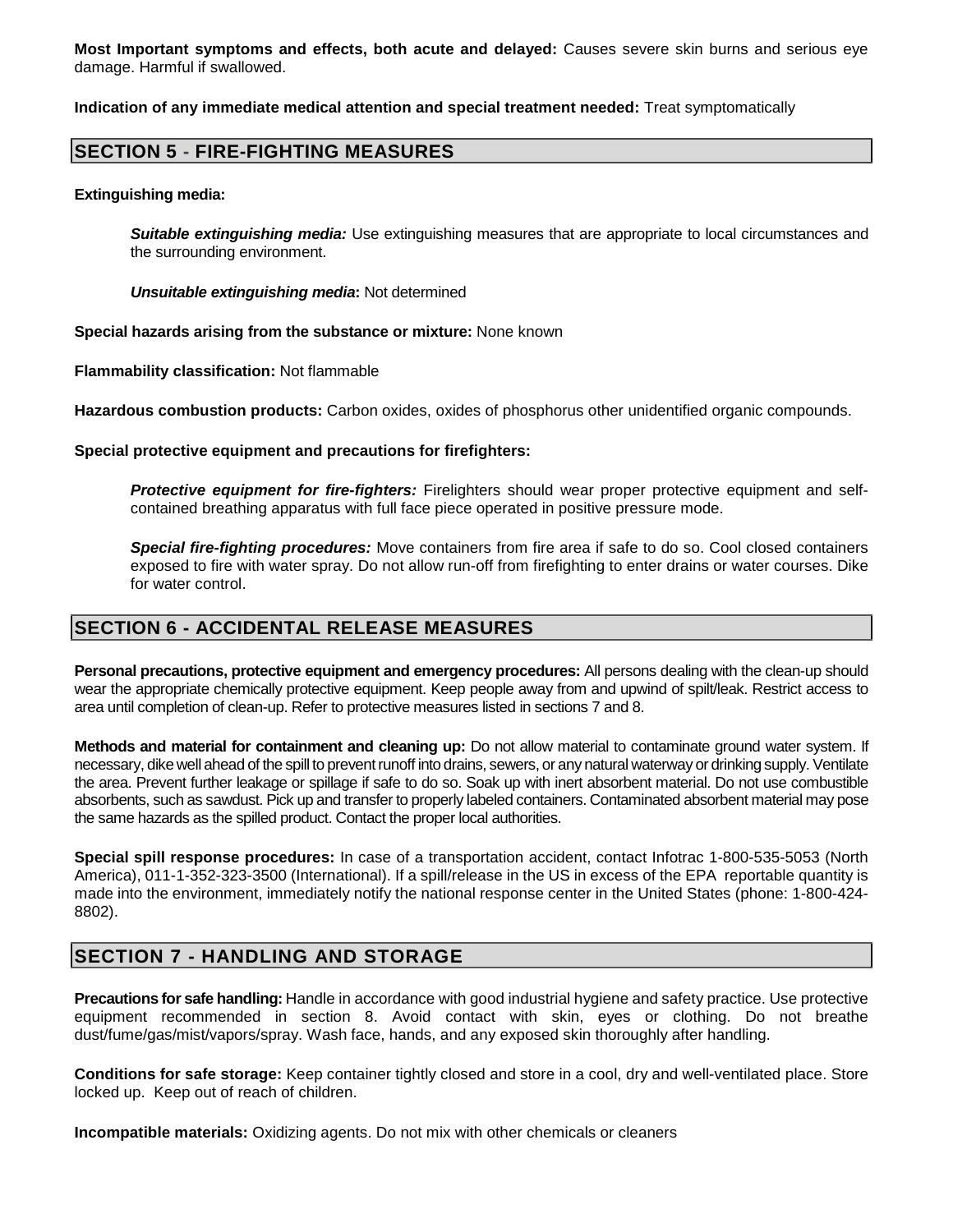# **SECTION 8 – EXPOSURE CONTROLS AND PERSONAL PROTECTION**

| <b>Exposure Limits:</b>       |                   |                     |                         |                 |                     |
|-------------------------------|-------------------|---------------------|-------------------------|-----------------|---------------------|
|                               |                   |                     |                         |                 | <b>OSHA PEL</b>     |
| <b>Chemical Name</b>          | CAS#              | <b>TWA</b>          | <b>STEL</b>             | <b>PEL</b>      | <b>STEL</b>         |
| <b>EDTA</b>                   | 64-02-8           |                     |                         |                 |                     |
| Sodium Hydroxide              | 1310-73-2         | Ceiling: 2<br>mg/m3 | Ceiling: 2<br>mg/m3     | TWA: 2<br>mg/m3 | Ceiling: 2<br>mg/m3 |
| 2-Aminoethanol                | 141-43-5          |                     |                         |                 |                     |
| Sodium Xylene Sulfonate       | 1300-72-7         |                     |                         |                 |                     |
| Water (70.9%) / Silicic acid, | 7732-18-5 (70.9%) |                     |                         |                 |                     |
| potassium salt; Potassium     | / 1312-76-1       |                     |                         |                 |                     |
| Potassium Carbonate           | 584-08-7          |                     | 10 mg/m3 10 mg/m3 mg/m3 | 15              | 10 mg/m $3$         |
| Alkyl Phenol Ethoxylate       | Proprietary       | 200 ppm             | 200 ppm 400 ppm 200 ppm |                 |                     |

#### **Exposure controls:**

**Ventilation and engineering measures:** Use only in well-ventilated areas. Apply technical measures to comply with the occupational exposure limits. Where reasonably practicable this should be achieved by the use of local exhaust ventilation and good general extraction. In case of insufficient ventilation wear suitable respiratory equipment.

**Respiratory protection:** If airborne concentrations are above the permissible exposure limit or arc not known, use NIOSH-approved respirators. Respirators should be selected based on the form and concentration of contaminants in air, and in accordance with OSHA (29 CFR 1910.134). Advice should be sought from respiratory protection specialists.

**Skin protection:** Wear protective gloves. Where extensive exposure to product is possible, use resistant coveralls, apron and boots to prevent contact. The suitability for a specific workplace should be discussed with the producers of the protective regimes.

**Eye face protection:** Wear eye/face protection. Wear as appropriate tightly fitting safety goggles; Safety glasses with side-shields.

**Other protective equipment:** Ensure that eyewash stations and safety showers are close to the workstation location. Other equipment may be required depending on workplace standards.

**General hygiene considerations:** Do not breathe vapours or spray mist. Avoid contact with skin, eyes and clothing. Do not eat, drink or smoke when using this product. Wash exposed areas thoroughly after handling. Remove and wash contaminated clothing before re-use. Handle in accordance with good industrial hygiene and safety practice.

# **SECTION 9 - PHYSICAL AND CHEMICAL PROPERTIES**

**Appearance:** Red

**Odor:** None

**Odor threshold:** No applicable information available

**pH:** 13.0-14.0

**Melting/Freezing point:** No applicable information available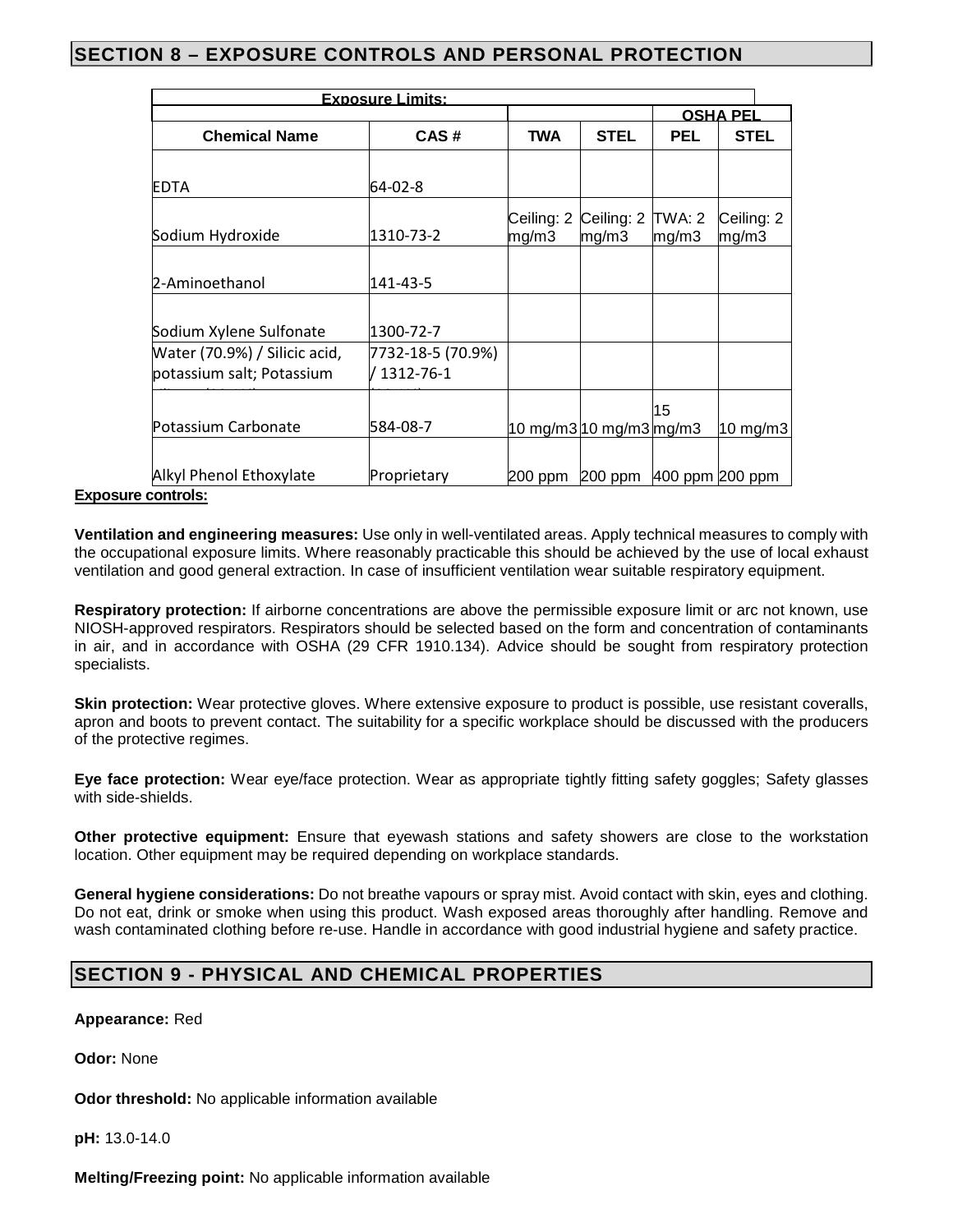**Initial boiling point and boiling range:** No applicable information available **Flash point:** No applicable information available **Flashpoint (Method):** No applicable information available **Evaporation rate (BuAe = 1):** Similar to water **Flammability (solid, gas): Not flammable Lower flammable limit (% by vol.):** Not Flammable **Upper flammable limit (% by vol.):** Not Flammable **Vapor pressure:** No applicable information available **Vapor density:** No applicable information available **Relative density:** 8.5 lb/Gal **Solubility in water:** No applicable information available **Other solubility(ies):** No applicable information available **Partition coefficient:** No applicable information available **Auto ignition temperature:** No applicable information available **Decomposition temperature:** No applicable information available **Viscosity:** 20 **Volatile organic Compounds (%VOC's):** 5.0 **Other physical/chemical comments:** No applicable information available

# **SECTION 10 - STABILITY AND REACTIVITY**

**Reactivity:** Not normally reactive

**Chemical stability:** Stable

**Possibility of hazardous reactions:** No hazardous polymerization

**Conditions to avoid:** Keep out of reach of children. Do not use in areas without adequate ventilation. Avoid contact with incompatible materials.

**Incompatible materials:** Acids, Fluorine, strong oxidizing or reducing agents, bases, metals, sulfur trioxide, phosphorus pentoxide

**Hazardous decomposition products:** None known. Refer to 'Hazardous Combustion Products' in Section 5

# **SECTION 11 - TOXICOLOGICAL INFORMATION**

#### **Information on likely routes of exposure:**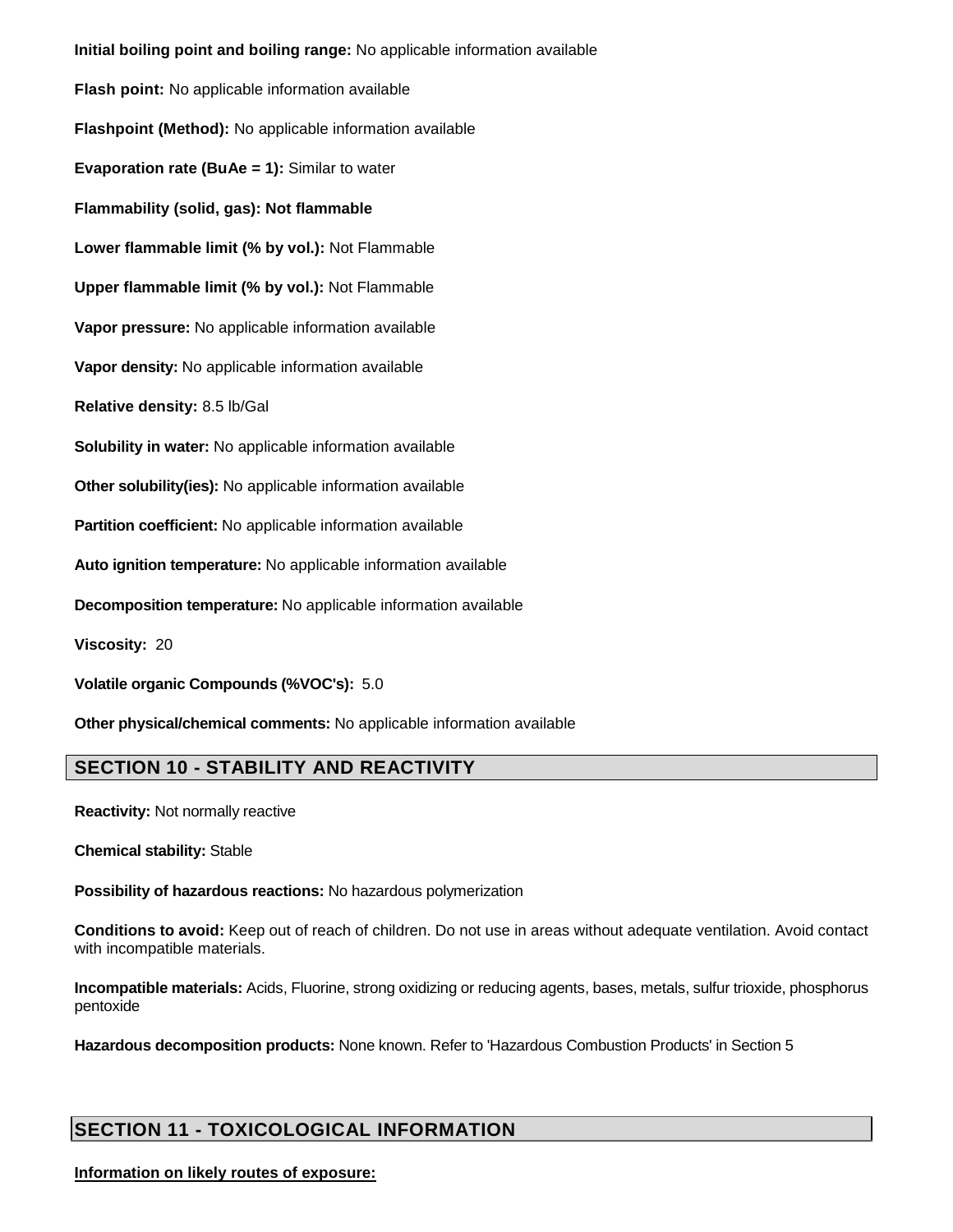**Routes of entry - inhalation:** Avoid breathing vapors or mists

**Routes of entry - skin & eye:** Avoid contact with skin or eyes

**Routes of entry - Ingestion:** Do not taste or swallow

#### **Potential Health Effects:**

#### **Signs and symptoms of short term (acute) exposure:**

**Symptoms:** Please see section 4 of this SDS sheet for symptoms**.**

#### **Potential Chronic Health Effects:**

**Mutagenicity:** Not expected to be mutagenic in humans.

**Carcinogenicity:** None of the components are listed as carcinogens by ACGIH, IARC, OSHA or NTP.

**Reproductive effects:** No applicable information available

**Sensitization to material:** No applicable information available

**Specific target organ effects:** No data available to indicate product or components will have specific target organ effects.

**Medical conditions aggravated by overexposure:** Preexisting skin eye or respiratory disorders.

#### **Toxicological data:**

See the following table for individual ingredient acute toxicity data.

| <b>Chemical name</b>          | CAS#            | $LD_{50}$   | $LD_{50}$        | $LC_{50}$          |
|-------------------------------|-----------------|-------------|------------------|--------------------|
|                               |                 | (Oral, rat) | (Dermal. Rabbit) | (4hr, Inhal., rat) |
| <b>EDTA</b>                   | 64-02-8         | 1260        | 5001             |                    |
| Sodium Hydroxide              | 1310-73-2       | 501         | 1350             |                    |
| 2-Aminoethanol                | 141-43-5        | 1720        | 1000             |                    |
| Sodium Xylene Sulfonate       | 1300-72-7       | 7200        |                  |                    |
| Water (70.9%) / Silicic acid, | 7732-18-5       |             |                  |                    |
| potassium salt; Potassium     | (70.9%) / 1312- |             |                  |                    |
| silicate (29.1%)              | 76-1 (29.1%)    | 3200        |                  |                    |
| Potassium Carbonate           | 584-08-7        | 1870        |                  |                    |
| Alkyl Phenol Ethoxylate       | Proprietary     | 1310        | 2001             | 72.6               |

\*All empty cells no applicable information available

Other important toxicological hazards: None reported.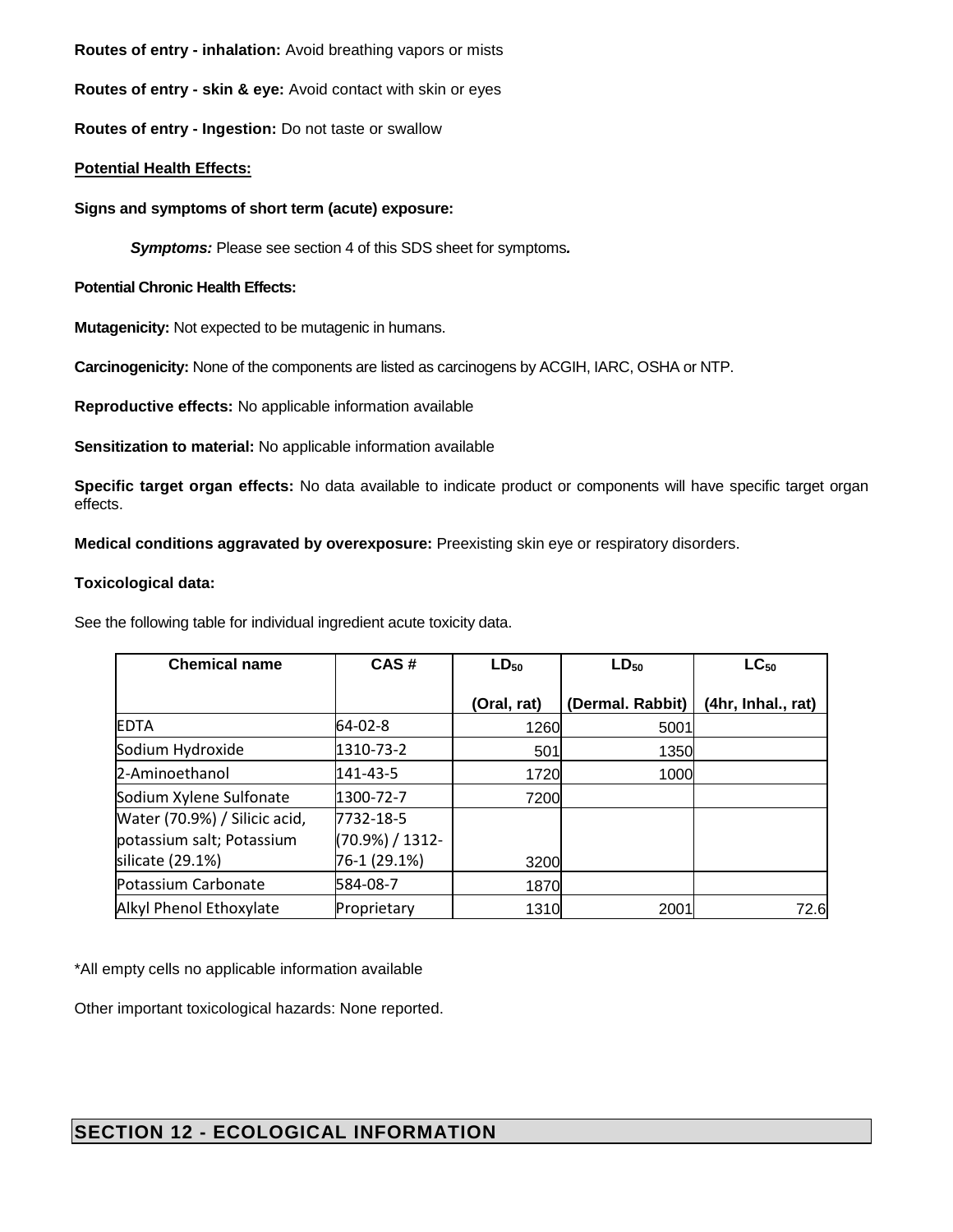**Ecotoxicity:** May be dangerous for the environment. No data is available on the product itself. Should not be released into the environment.

**Persistence and degradability:** No applicable information available

**Bioaccumulation potential:** No applicable information available.

**Mobility in soil:** No applicable information available.

**Other Adverse Environmental effects:** No applicable information available.

# **SECTION 13 - DISPOSAL CONSIDERATIONS**

**Handling for disposal:** Handle in accordance with good industrial hygiene and safety practice. Refer to protective measures listed in sections 7 and 8. Empty containers retain residue (liquid and/or vapour) and can be dangerous.

**Methods of disposal:** Dispose in accordance with all applicable federal, state, provincial and local regulations. Contact your local, state, provincial or federal environmental agency for specific rules.

**RCRA:** If this product, as supplied, becomes a waste in the United States, it may meet the criteria of a hazardous waste UN defined under RCRA, Title 40 CFR 261. It is the responsibility of the waste generator to determine the proper waste identification and disposal method. For disposal of unused or waste material, check with local, state and federal environmental agencies.

# **SECTION 14 - TRANSPORTATION INFORMATION**

#### **US 49 CFR/DOT information:**

UN3266, Corrosive liquid, basic, inorganic, n.o.s. (contains Sodium Hydroxide), 8, PGII.

### **Special Transportation Notes:** Not Classified**SECTION 15 - REGULATORY INFORMATION**

**TSCA information:** All listed ingredients appear on the Toxic Substances Control Act (TSCA) inventory.

**Canadian Environmental Protection Act (CEPA) information:** All ingredients listed appear on the Domestic Substances List (DSL).

### **SECTION 16 - OTHER INFORMATION**

**Legend:** 

| <b>ACGIH:</b> American Conference of Governmental Industrial Hygienists                      |                     |
|----------------------------------------------------------------------------------------------|---------------------|
| <b>CAS:</b> Chemical Abstract Services                                                       |                     |
| <b>CERCLA:</b> Comprehensive Environmental Response, Compensation, and Liability Act of 1980 |                     |
| <b>CFR:</b> Code of Federal Regulations                                                      |                     |
| <b>CSA:</b> Canadian Standards Association                                                   |                     |
| <b>DOT:</b> Department of Transportation                                                     |                     |
| <b>ECOTOX:</b> U.S. EPA Ecotoxicology Database                                               |                     |
| <b>EINECS:</b> European Inventory of Existing Commercial chemical Substances                 |                     |
| <b>EPA:</b> Environmental Protection Agency                                                  |                     |
| <b>HSDB:</b> Hazardous Substances Data Bank                                                  |                     |
| <b>IARC:</b> International Agency for Research on Cancer                                     |                     |
| <b>IUCLID:</b> International Uniform Chemical Information Database                           | <b>HMI</b>          |
| <b>LC:</b> Lethal Concentration                                                              | <b>HEALTH</b>       |
| <b>LD:</b> Lethal Dose                                                                       |                     |
| <b>NIOSH:</b> National Institute of Occupational Safety and Health                           | <b>FLAMMABILITY</b> |
| <b>NTP:</b> National Toxicology Program                                                      | <b>REACTIVITY</b>   |
| <b>OECD:</b> Organization for Economic Co operation and Development                          |                     |
| <b>OSHA:</b> Occupational Safety and Health Administration                                   | <b>PERSONAL</b>     |
| <b>PEL:</b> Permissible exposure limit                                                       | <b>PROTECTION</b>   |
| RCRA: Resource Conservation and Recovery Act                                                 |                     |
| <b>RTECS:</b> Registry of Toxic Effects of Chemical Substances                               |                     |
| <b>SARA:</b> Superfund Amendments and Reauthorization Act                                    |                     |
| <b>SDS:</b> Safety Data Sheet Material Safety Data Sheet                                     |                     |
| <b>STEL:</b> Short Term Exposure Limit                                                       |                     |

| <b>HMIS Hazard Rating</b>            |   |                             |  |
|--------------------------------------|---|-----------------------------|--|
| <b>HEALTH</b>                        | 3 | $0$ – Insignificant         |  |
| <b>FLAMMABILITY</b>                  | O | $1 -$ Slight                |  |
| <b>REACTIVITY</b>                    | 0 | 2 - Moderate                |  |
| <b>PERSONAL</b><br><b>PROTECTION</b> | X | $3 - High$<br>$4 -$ Extreme |  |